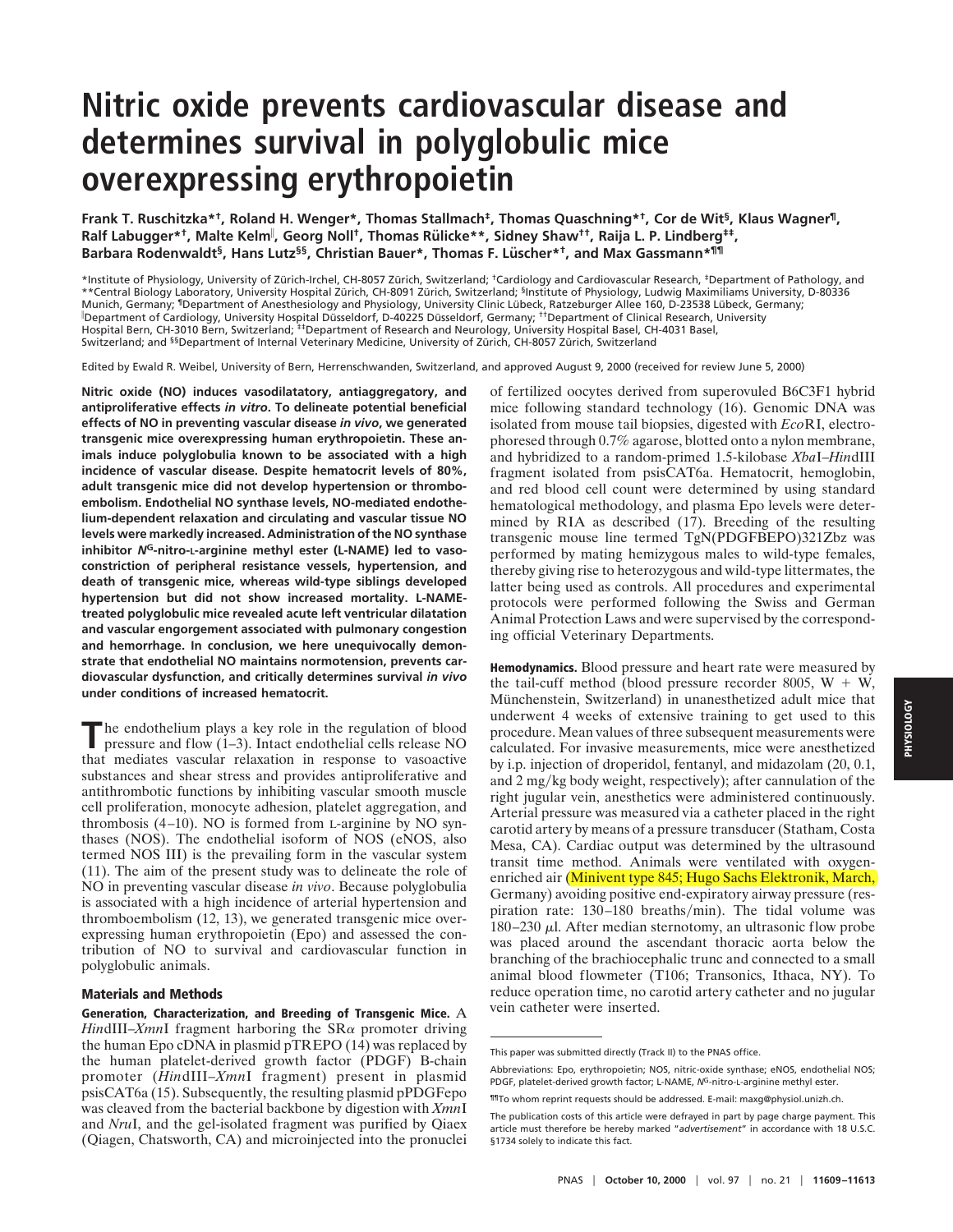**Intravital Microscopy.** The cremaster muscle of anesthetized mice was prepared as described (18) and superfused with warm (34°C), bicarbonate-buffered (pH 7.4,  $pO<sub>2</sub> \approx 30$  mm Hg,  $pCO<sub>2</sub>$  $\approx$  38 mm Hg) salt solution (in mM: 143 Na<sup>+</sup>/6 K<sup>+</sup>/2.5 Ca<sup>2+</sup>/1.2  $Mg^{2+}/128 \text{ Cl}^{-}/25 \text{ HCO}_{3}^{-}/1.2 \text{ SO}_{4}^{2-}/1.2 \text{ H}_{2}\text{PO}_{4}^{-}$ ). Twelve arterioles of different sizes were studied in each animal and observed using a microscope equipped with a closed video circuit system. Images were recorded on videotape for off-line measurement of luminal diameters after digitization (OPTIMAS, Media Cybernetics, Silver Spring, MD). Arteriolar diameters were recorded repeatedly before and after 30 min after starting the continuous local application of  $N<sup>G</sup>$ -nitro-L-arginine methyl ester (L-NAME)  $(3 \times 10^{-5}$  M). Additionally, maximal diameters were determined by addition of a combination of different vasodilators (sodium nitroprusside, adenosine, and acetylcholine;  $1 \times 10^{-5}$  M each) at the end of each experiment.

**Tissue Harvesting and Organ Chamber Experiments.** Upon blood collection, anesthetized mice (thiopental, 40 mg/kg body weight, i.p.) were euthanized by cervical dislocation, and organs and vessels were removed, snap-frozen in liquid nitrogen, and stored at  $-80^{\circ}$ C. For Western blot analysis of NOS I, NOS II, and NOS III, the endothelium was scraped from the aorta. In addition, thoracic aortas were placed into ice-cold Krebs–Ringer bicarbonate solution (pH 7.4, 95%  $O_2$  and 5%  $CO_2$ ) as described (19) and dissected free from adherent connective tissue under a microscope. For isometric tension recording, aortas were cut into 3-mm rings that were placed in organ chambers containing Krebs–Ringer bicarbonate solution. After equilibration for 1 h, resting tension was gradually increased, and rings were repeatedly exposed to 0.1 M KCl until the optimal resting tension was reached. Acetylcholine concentrations were increased when contractions of the previous step were stable. Concentrations of acetylcholine, L-NAME, KCl, and sodium nitroprusside (all from Sigma, Buchs, Switzerland) are expressed as final molar concentrations in the organ chamber bath solution. After measurements, vessel rings were dried and weighed.

**Measurement of Nitrate Levels in Plasma and Vascular Tissue.** Blood samples (400–500  $\mu$ ) were drawn from the right ventricle and diluted 1:4 in ice-cold solution consisting of sodium chloride (0.9% wt/vol) and sodium citrate (3.8% wt/vol). After centrifugation of samples (10 min,  $1,000 \times g$ ), plasma was ultrafiltered (cut off 20 kDa, 60 min,  $4,000 \times g$ ). Aortic tissue (100 mg) was homogenized and subsequently diluted 1:4 in water. Quantitation of nitrate, the stable end product of NO oxidation, was performed by RP-HPLC on an ECE250/4.5 Supersil 100 RP column (Macherey & Nagel) by using ion-pairing chromatography with photodiode array detection at 210, 215, and 220 nm and related to standard curves in the  $0-100 \mu M$  range generated in the same sample matrix (20). Injection volumes were 40  $\mu$ l at a flow rate of  $1.0$  ml/min.

**Statistical Analysis.** For multiple comparisons, results were analyzed with ANOVA followed by Bonferroni's correction; for comparison between two values, the unpaired Student's *t* test or the nonparametric Mann–Whitney test was used when appropriate. A  $P$  value <0.05 was considered significant.

## **Results and Discussion**

Expression of human Epo cDNA in transgenic mice was driven by the human PDGF B-chain promoter that preferentially directs transgene expression to neuronal cells (15). Several resulting transgenic mouse lines showed increased Epo protein levels in the brain as measured by RIA, but plasma Epo levels were increased only in one line to about 10-fold (Table 1). As expected, elevated plasma Epo levels in hemizygous adult animals of this line enhanced erythropoiesis as reflected by the

## **Table 1. Erythropoietic and hemodynamic parameters**

|                         |                  |                     |      | Wild type* $(n)$ Transgenic* | (n)  |
|-------------------------|------------------|---------------------|------|------------------------------|------|
| Plasma Epo              | Units/liter      | $22.1 \pm 5.2$ (14) |      | $259 \pm 79$                 | (11) |
| Red blood cells         | $10^{12}/$ liter | $6.2 \pm 0.5$       | (6)  | $13.8 \pm 1.0$               | (5)  |
| Hemoglobin              | $q/l$ iter       | $139 \pm 5$         | (10) | $234 \pm 13$                 | (10) |
| Hematocrit              | $\%$             | $39.3 \pm 2.7$      | (8)  | $79.0 \pm 3.9$               | (10) |
| Heart rate              | Beats/min        | 569 $\pm$ 18        | (17) | $605 \pm 9$                  | (17) |
| Systolic blood pressure | mmHa             | $119 \pm 5$         | (22) | $120 \pm 5$                  | (22) |
| Cardiac output          | ml/min           | $6.4 \pm 1.7$       | (5)  | $6.7 \pm 1.7$                | (8)  |

\*Hemizygous transgenic males were mated with wild-type females, and the wild-type and transgenic siblings were analyzed at 3–6 months of age. Data are expressed as mean values  $\pm$  SD for 5–22 measurements ( $n$ ) as indicated.

nearly doubled values for erythrocytes, hemoglobin, and hematocrit (Table 1).

Blood pressure is determined by cardiac output and peripheral vascular resistance. The latter depends particularly on blood viscosity, with which it bears a linear relationship over a wide range of values (21). Hematocrit is the major determinant of whole blood viscosity, which increases exponentially with hematocrit values above the physiological range. Hence, one would expect very high hematocrit levels to be associated with hypertension. However, despite hematocrit values of about 80%, blood pressure, heart rate, and cardiac output remained unaltered in transgenic adult mice when compared with their nontransgenic littermates (Table 1). Moreover, histological analysis of transgenic mice revealed no signs of myocardial infarction, stroke, or thromboembolism.

We next examined whether endothelium-derived NO provides vascular protection under conditions of high hematocrit values. Western blot analysis followed by densitometric quantitation of eNOS protein levels in transgenic and wild-type endothelium of the thoracic aorta revealed a 6-fold increase in eNOS levels in transgenic mice (Fig.  $1A$ ;  $n = 3$ ). Likewise, immunohistochemical analysis showed increased eNOS expression exclusively confined to the endothelium of transgenic aorta and pulmonary arteries (Fig. 1*B*). Of note, neuronal (NOS I) and inducible (NOS II) NOS protein were not detectable by Western blot analysis in wild-type or transgenic endothelium (not shown).

Given the multiple levels of eNOS regulation including posttranslational modifications (11, 22, 23) and an NO-dependent autoinhibitory negative feedback mechanism (24), increased expression of this enzyme does not necessarily result in elevated NO production in intact endothelial cells. Hence, it was crucial to assess NO formation in the vessel wall. Indeed, nitrate levels (the stable end product of endogenous NO oxidation) measured in the aorta and pulmonary artery of transgenic mice with high hematocrit were significantly increased compared with wild-type control organs (Fig. 1*C Right*). In line with this observation, plasma levels of NO were elevated 3-fold in transgenic mice (Fig. 1*C Left*) reflecting enhanced circulating NO bioavailability despite highly increased levels of hemoglobin, which may serve as a potential scavenger of NO *in vivo* (25, 26). Correspondingly, endothelium-dependent relaxations to acetylcholine were significantly augmented in the intact aorta of transgenic mice as compared with wild-type siblings (Fig. 2*A*), confirming increased vascular NO bioavailability. The inhibitory effect of the NOS inhibitor L-NAME (27) demonstrated that the relaxation to acetylcholine was almost exclusively mediated by endotheliumderived NO (Fig. 2*A*). Moreover, contraction of quiescent (e.g., non-preconstricted) aortic rings in response to L-NAME ( $1 \times$  $10^{-9}$  to  $3 \times 10^{-7}$  M) revealed increased basal NO release (not shown). In contrast, alterations in the response of smooth muscle cells could be excluded, because endothelium-independent vasodilatation to the exogenous NO-donor sodium nitroprusside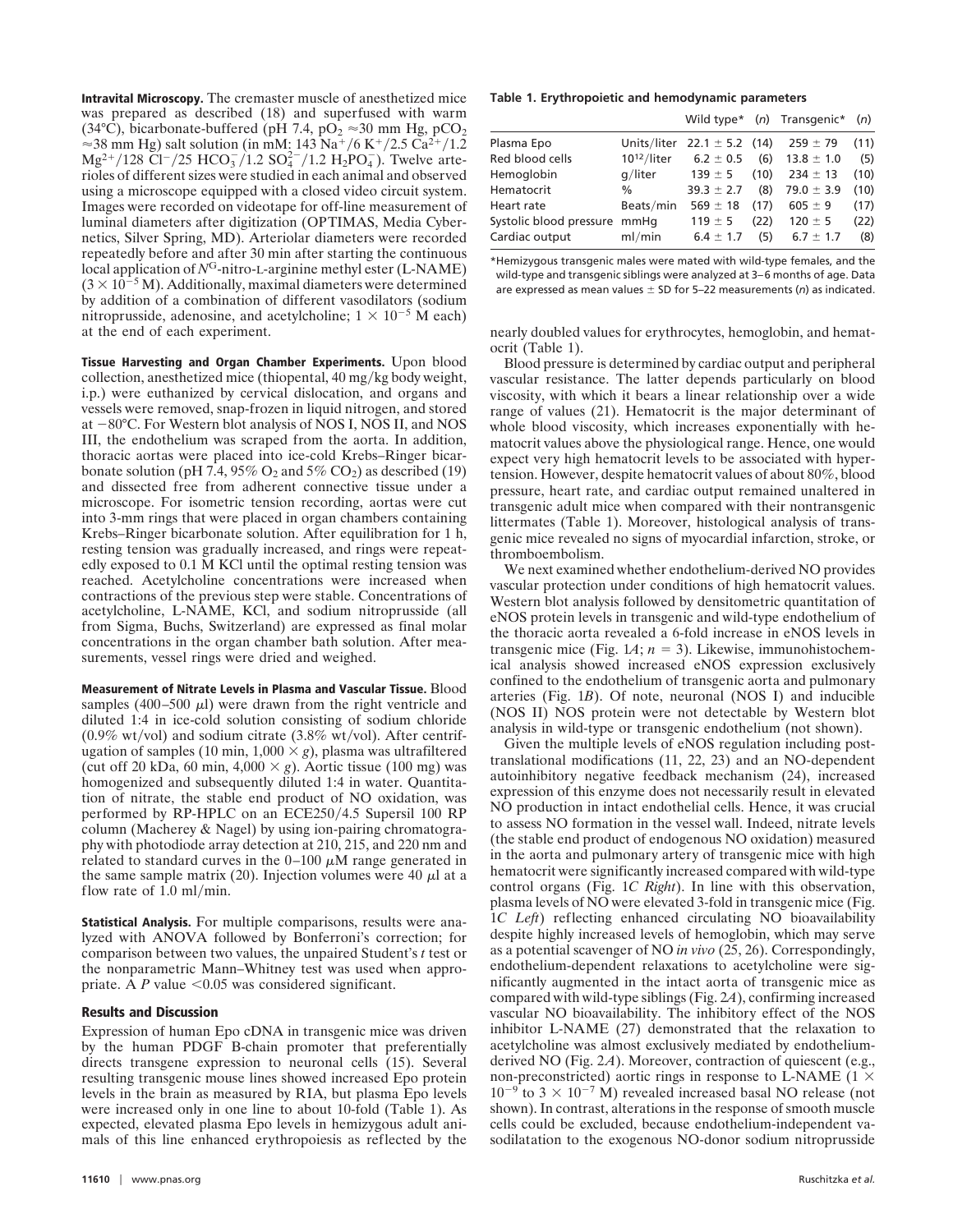

**Fig. 1.** eNOS expression and NO tissue levels in wild-type (wt) and transgenic (tg) arteries. (*A*) Representative Western blot of eNOS protein levels in the endothelium scraped from thoracic aortas. The rabbit polyclonal antibody NOS3 (St. Cruz) was used at a 1:1000 dilution. Lysate derived from a human endothelial cell line (TransLab) was loaded as control following the supplier's instructions. (*B*) Immunochemical analysis of eNOS expression in the thoracic aorta and pulmonary arteries (A. Pulm.) of wild-type and transgenic mice using the anti-eNOS antibody described above. Note that eNOS expression is restricted to the endothelium and is markedly increased in the transgenic tissue. In the negative control, the primary antibody was omitted. (*C*) Quantitation of NO levels in the circulation (*Left*,  $n = 4$ ) and in vascular tissue (*Right*, *n* = 6–7) of wild-type and transgenic mice (\*,  $P$  < 0.05, \*\*,  $P$  = 0.007).

 $(1 \times 10^{-10}$  to 3  $\times$  10<sup>-5</sup> M) did not differ between wild-type and transgenic rings (not shown).

*In vivo*, however, NO formation by an endogenous stimulus such as thrombin, which is predominantly generated at sites of thrombus formation, is clinically even more relevant (28). Indeed, endothelium-dependent relaxation to thrombin was also augmented in transgenic as compared with wild-type mice (Fig. 2*B*). This effect was blocked by the thrombin antagonist hirudin. Thrombin-induced NO release was predominantly mediated by activation of the thrombin receptor type 1, as assessed by the response to the thrombin receptor agonist peptide (TRAP), which exclusively activates this receptor (Fig. 2*B*). Thus, enhanced thrombin-induced NO release may prevent platelet aggregation, cell adhesion, and in turn thrombus formation in polyglobulic animals.

To further delineate the importance of enhanced bioavailability of NO *in vivo*, L-NAME was added to the drinking water of transgenic adult males and their wild-type littermates. Most strikingly, all transgenic mice died within 52 h after L-NAME application, with a mean survival time of only  $33 \pm 8$  h (Fig. 3*A*).



**Fig. 2.** Endothelium-dependent relaxation of aortic rings is mediated by endothelium-derived NO. (A) Aortic rings were prepared from mice 30  $\pm$  2 weeks old. Acetylcholine (10<sup>-10</sup> to 3  $\times$  10<sup>-5</sup> M) was added in the presence or absence of the NOS inhibitor L-NAME (10<sup>-7</sup> M) to aortic rings previously contracted with norepinephrine (70% of the response obtained with 0.1 M KCl; precontraction did not differ between wild-type and transgenic group). Compared with control littermates, endothelium-dependent relaxation of aortic rings is augmented in transgenic mice (mean  $\pm$  SEM, wild type versus transgenic). Half-maximal response to acetylcholine was expressed as negative logarithm (pD2): 7.43  $\pm$  0.1 vs. 8.36  $\pm$  0.1 ( $P$  < 0.0001); area under the curve: 153  $\pm$  10 vs. 283  $\pm$  18 ( $P$  < 0.0001); maximal relaxations: -76.8  $\pm$  3.4 vs.  $-97.5 \pm 3.3$  ( $P = 0.001$ ). Note that the tissue weight of the wild-type (5.4  $\pm$  1.7 mg) and transgenic (6.2  $\pm$  1.9 mg) aortic rings did not differ significantly between both groups. (*B*) Relaxation of precontracted aortic rings upon addition of thrombin (3  $\times$  10<sup>-8</sup> M) alone, a combination of thrombin and hirudin (5 units/ml; note that 1 unit of hirudin neutralizes  $3 \times 10^{-8}$  M thrombin), or thrombin receptor agonist peptide (TRAP) (10<sup>-5</sup> M) to the bath solution ( $n = 6 - 7$ ).

In contrast, wild-type siblings increased systolic blood pressure from 118  $\pm$  3 mmHg to 170  $\pm$  3 mmHg after 2 weeks of continuous ingestion of L-NAME, but appeared otherwise healthy. Histological postmortem examination of L-NAMEtreated transgenic mice revealed vasoconstriction of muscular arteries of the systemic circulation, particularly in the integument (Fig. 3*B*). In keeping with this, morphometric analysis of these mice revealed that the inner circumference of tail arteries of L-NAME-treated animals was reduced by more than 50% compared with the untreated transgenic mice. Moreover, histological analysis revealed acute left dilation of the slightly hypertrophied heart, vascular engorgement, severe pulmonary congestion, and hemorrhage (Fig. 3*B*).

Measurement of arterial pressure in a different group of anesthetized mice revealed a peak increase of systemic blood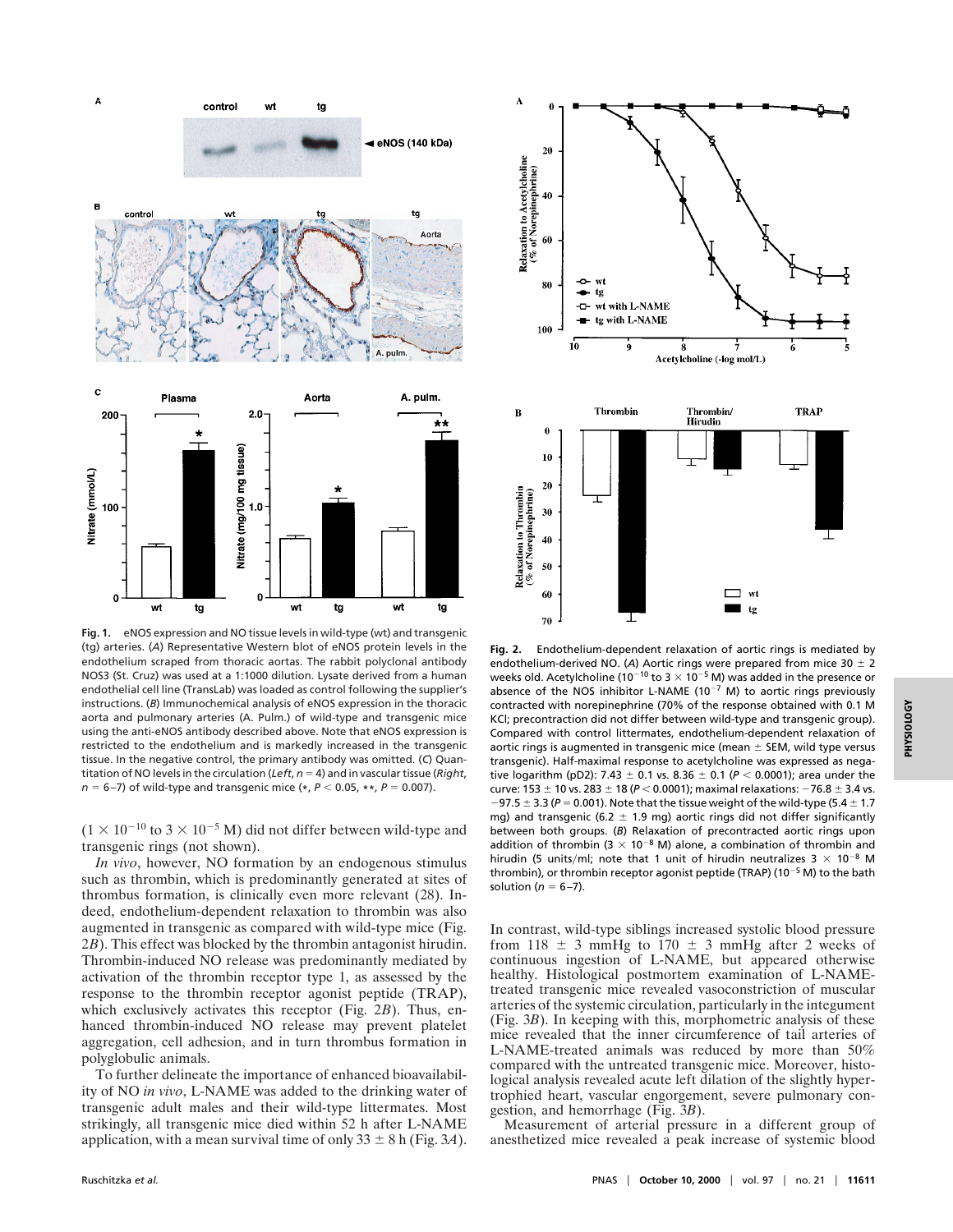

**Fig. 3.** Treatment of conscious wild-type and transgenic mice with L-NAME. (*A*) Drinking water supplemented or not with L-NAME at a final concentration of 0.5 g/liter was applied ad libitum to 4 to 5-month-old male transgenic mice and wild-type control littermates ( $n = 9-10$ ), resulting in a calculated dosage of approximately 40 mg of L-NAME per kg body weight and day. All nine transgenic animals died within 52 h after L-NAME application, whereas mortality did not increase in wild-type siblings and nonexposed transgenic mice. The arrow indicates the start of L-NAME application. (*B*) Morphological analysis of tail, heart, and lung from wild-type and transgenic animals exposed or not to L-NAME. Compared with wild-type controls, transgenic mice showed enlargement and congestion of muscular arteries and great veins. Addition of L-NAME to the drinking water resulted in vasoconstriction of tail muscular arteries and further venous congestion (top row). Elastin-van Gieson staining; A, artery; V, vein (magnification,  $\times$ 125). Transgenic mice showed increased diameters of pulmonary artery, pulmonary vein, and left atrium. Ingestion of L-NAME resulted in acute left ventricular dysfunction (middle rows). Elastinvan Gieson staining (second row); Ao, aorta; P, pulmonary trunc; LA, left atrium; br, broncus ( $\times$ 20). Hematoxylin–eosin staining (third row,  $\times$ 15). Lungs of transgenic mice showed focal pulmonary hemorrhage. Exposure to L-NAME resulted in severe pulmonary congestion and massive hemorrhage (bottom row). Hematoxylin–eosin staining  $(x15)$ .



**Fig. 4.** Effect of L-NAME on systolic blood pressure and arteriolar diameters in anesthetized wild-type and transgenic mice. (*A*) Anesthetized male mice 4–5 months old ( $n = 6-8$ ) received 50 mg of L-NAME per kg body weight intravenously within 15 min. Subsequently, L-NAME was infused at a dosage of 30 mg per kg per h. Three of eight transgenic mice died within 4 h after application of the NOS inhibitor was started, whereas all wild-type mice survived this procedure  $(*, P < 0.05)$ . (*B*) Intravital microscopy of arterioles (40–100  $\mu$ m;  $n = 14$ –15) was performed in anesthetized male mice 4–5 months old ( $n = 3$  each genotype). Arteriolar diameters are depicted as a fraction of maximal diameter as determined at the end of the experiment. L-NAME (3  $\times$  $10^{-5}$  M) was applied locally to the cremaster muscle, which did not affect arterial pressure, and diameters were recorded before and 30 min after start of treatment (\*,  $P < 0.05$  vs. untreated controls).

pressure in transgenic and wild-type animals 30 min after i.v. application of the NOS inhibitor was started (Fig. 4*A*). However, after prolonged infusion of L-NAME, transgenic mice showed a significant decrease in blood pressure and, in analogy to the oral application of the drug, enhanced mortality. This decrease in systemic blood pressure might be partly explained by simultaneous changes in left ventricular function after NO inhibition. As histopathological examination revealed no signs of myocardial or cerebral infarction in any of the transgenic animals treated with L-NAME, this is most probably due to excessive afterload under these conditions. To assess the potential role of NO in compensating elevated resistance to flow, the effects of L-NAME on microvascular tone were determined by intravital microscopy in transgenic and wild-type animals *in vivo*. In arterioles of the mouse cremaster muscle, locally applied L-NAME induced significant vasoconstriction in transgenic animals only (Fig. 4*B*). Arteriolar tone tended to be lower in transgenic animals, an effect that was abolished by L-NAME treatment. Taken to